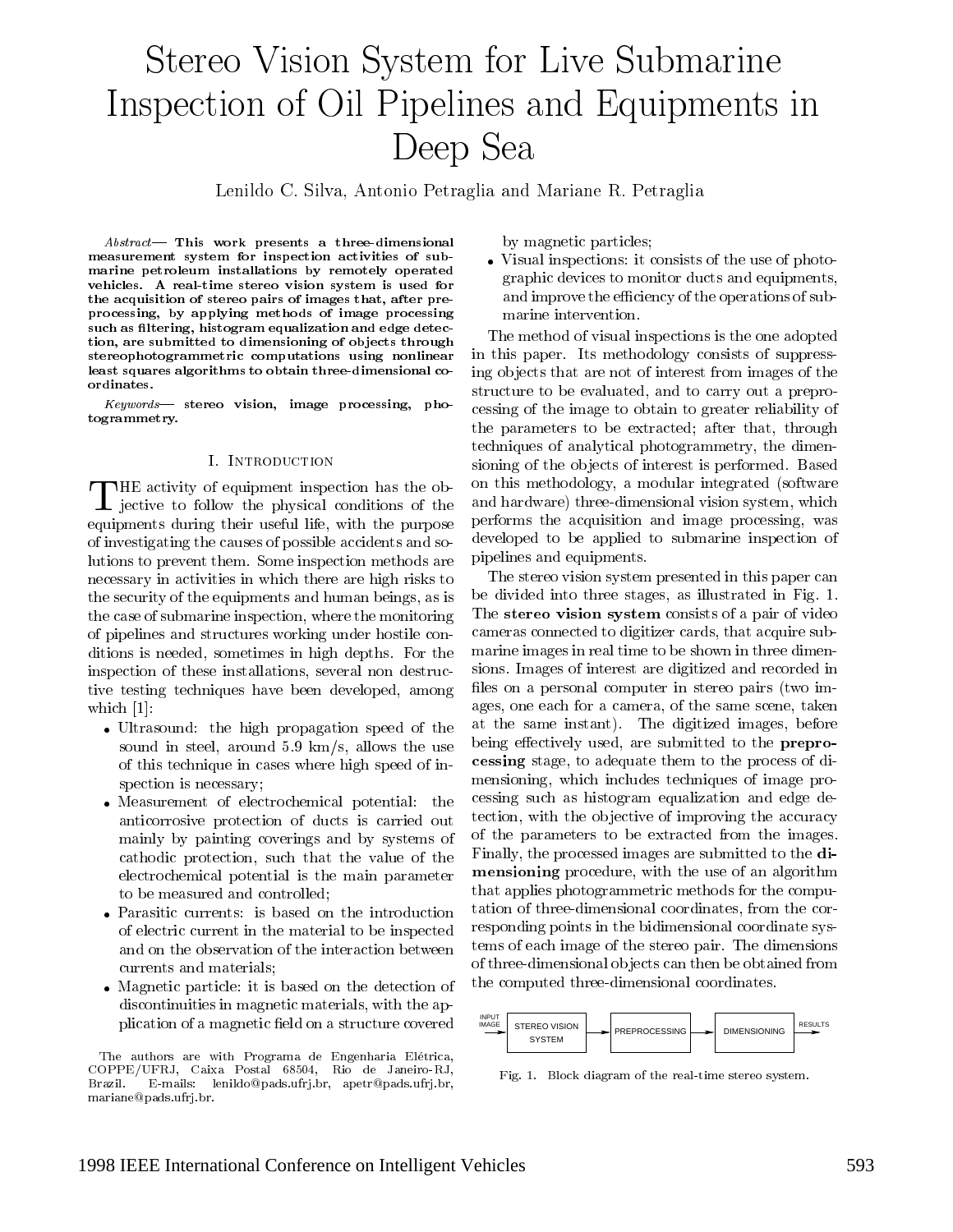

Fig. 2. Architecture of the stereo vision system.

#### II. Stereo Vision System

The acquisition of the images for the dimensioning process is made by a three-dimensional vision system [2] suited to submarine activities, such that it makes it possible the visualization in real time of the scenes to be investigated. The system, based on a personal computer, uses electronic video cameras and digitizer cards to allow the visualization and storage of images in computer files. This section describes the vision system, and its main components. Its architecture is presented in Fig. 2.

# A. Cameras

The acquisition of the images is made by a pair of digital electronic video cameras. There are several types of digital cameras, and the most commonly employed ones (adopted in this system) are those that make use of CCD (Charge-Coupled Device) technology. These cameras allow a high quality visual inspection in real time due to the good resolution characteristics of the CCD arrays. The cameras have been assembled on a fixed base, lined up horizontally and spaced to correspond approximately to the distance between the eyes of an adult human being (typically, about 5.5 centimeters), to give the user the sensation of real stereo vision. Each camera generates a color video signal, in NTSC standard, and corresponds to a channel (left or right) in the architecture.

#### B. Digitizer Cards

The digitizer cards have the purpose of digitizing the video signals coming from the CCD cameras, transforming them into signals that can be shown in a SVGA monitor. The cards are frame grabbers, each of them receiving signal from a corresponding camera. Both cards are connected to an auxiliary card, that carries through the switching between the right and left images. Since the switching is performed externally to the digitizer cards, modifications can be incorporated by software to the original configuration, which would not be possible if the switching had been carried through internally to the digitizer cards.

# C. Imaging Device

The stereoscopic imaging device, constituted of a LCD screen and passive eyeglasses, allows the visualization of the three-dimensional images from the composition of two bidimensional images, giving in this way the notion of depth.

#### D. System Operation

The basic function of the vision system is to perform the visualization of the images in real time. As the digitizer cards are on to the SVGA video card of the computer, overlay operation is possible, that is, the signal proceeding from the cameras can be sent directly to the output of the SVGA video card, allowing the use of only one monitor for the operation of the computer and for the operation of the software of the vision system. In addition to the visualization and acquisition of images, the software implements other operations, such as zoom, horizontal alignment, and convergence.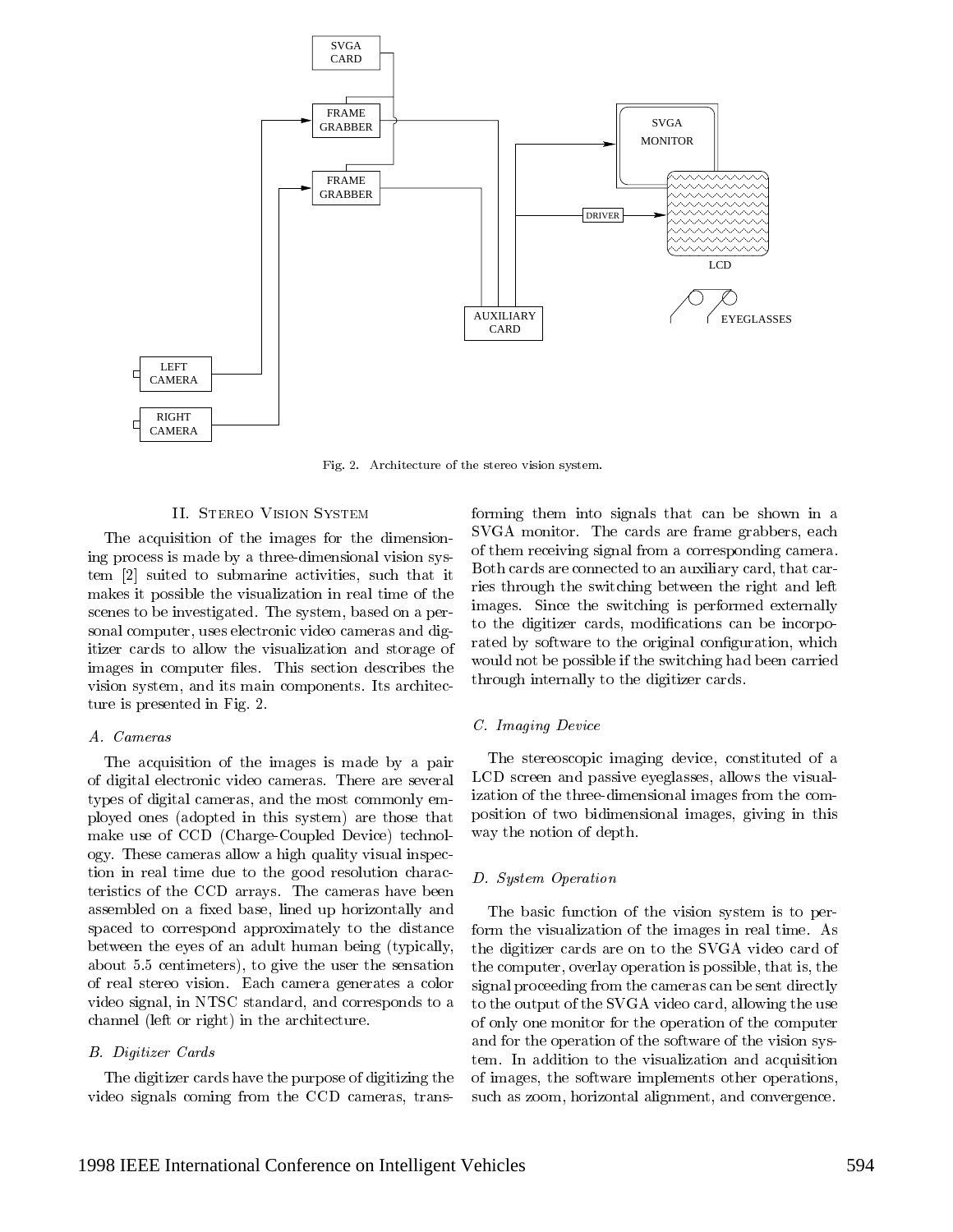#### III. Preprocessing

After being acquired by the three-dimensional vision system, the images are submitted to the preprocessing stage, with the purpose of enhancing and adequating them to the dimensioning process. The enhancement procedure includes techniques such as histogram equalization and filtering. The use of techniques of edge detection allows a better characterization of boundaries of an image, which is useful in the determination of the necessary two dimensional coordinates. In this section some of these techniques are briefly reviewed, with emphasis given to edge detection.

# A. Point Operations

Point operations [3] are zero memory operations where a gray level  $u \in [0; L]$  is mapped into another gray level  $v \in [0; L]$ , such that  $v = f(u)$ . Examples of point operations are the negative transform, where a negative image can be obtained by reverse scaling of the gray levels according to the transformation  $v = L - u$ , and the histogram equalization, that allows the histogram modeling of an image to obtain a uniform histogram for the output image.

#### B. Spatial Operations

Spatial operations [3] in an image are performed in local neighborhoods of pixels, through the convolution of the image with an infinite impulse response filter called spatial mask. Examples of spatial operations are the low-pass ltering (an operation of spatial averaging, used for noise smoothing and interpolation), the high-pass filtering (used in extracting edges), and the band-pass ltering (used in the enhancement of edges).

#### C. Edge Detection

A problem of fundamental importance in image processing is edge detection [3], [4]. Edges characterize ob ject boundaries and therefore are useful in segmentation, recognition and identification of objects in digital images.

The general paradigm in the process of edge detection is a two-step method. The first one consists of enhancing the presence of edges in the original image  $f(x, y)$ , thus creating a new image  $g(x, y)$ , where the edges are more evident. Large values of  $g(x, y)$  indicate the likelihood of the presence of an edge. The second step consists of applying thresholds to  $g(x, y)$  to make an edge/no-edge decision, yielding a binary edge map. For a continuous image  $f(x, y)$  its derivative assumes a local maximum in the direction of the edge. Therefore, one of the techniques for edge detection is to measure the gradient of f along r in a direction  $\theta$  (see Fig. 3).

The edge points of an image can be defined as the locations of abrupt gray-level change. For example, edge points in a binary image can be defined as black pixel tones with at least one white nearest neighbor. The edge can also be considered as being constituted



Fig. 3. Gradient of  $f(x, y)$  along r direction.

of the points between two homogeneous regions of the image with different intensities of illumination. This definition implies that an edge corresponds to a local variation of illumination, but not necessarily the opposite.

For digital images, the edge detectors generally use discrete approximations of continuous derivatives with finite differences, that are considered linear and timeinvariant operators, constituting the so-called masks of discrete convolution. The most common operators are the gradient operators, who are represented by a pair of masks that measure the gradient of the image  $f(x, y)$  in two orthogonal directions, and the compass operators [3], who have the property of measure the gradient of an image in a selected direction.

#### IV. Dimensioning

After being acquired and later processed, the images are submitted to analysis, for the dimensioning of possible faults and/or defects in the structure being evaluated. The process of dimensioning is made through an algorithm to calculate three-dimensional coordinates, based in stereophotogrammetric methods, as described next.

The analytical photogrammetry [5]-[7] includes a set of techniques by which, from measurements of one or more 2D perspective projections of a 3D object, one can make inferences about the 3D position, orientation and lengths of the observed 3D object in a world reference. Fig. 4 illustrates the camera and world reference frames, showing a point in the three-dimensional space and its projection in the bidimensional references of each camera. The problem of inference can be modeled as a nonlinear least-squares procedure. Starting from one given approximate solution, the algorithm linearizes iteratively nonlinear functions around the current approximate solution, and solves the linearized problem that gives the adjustments to the current estimate.

The exterior orientation of a camera is specified by all the parameters that determine the pose of the cam-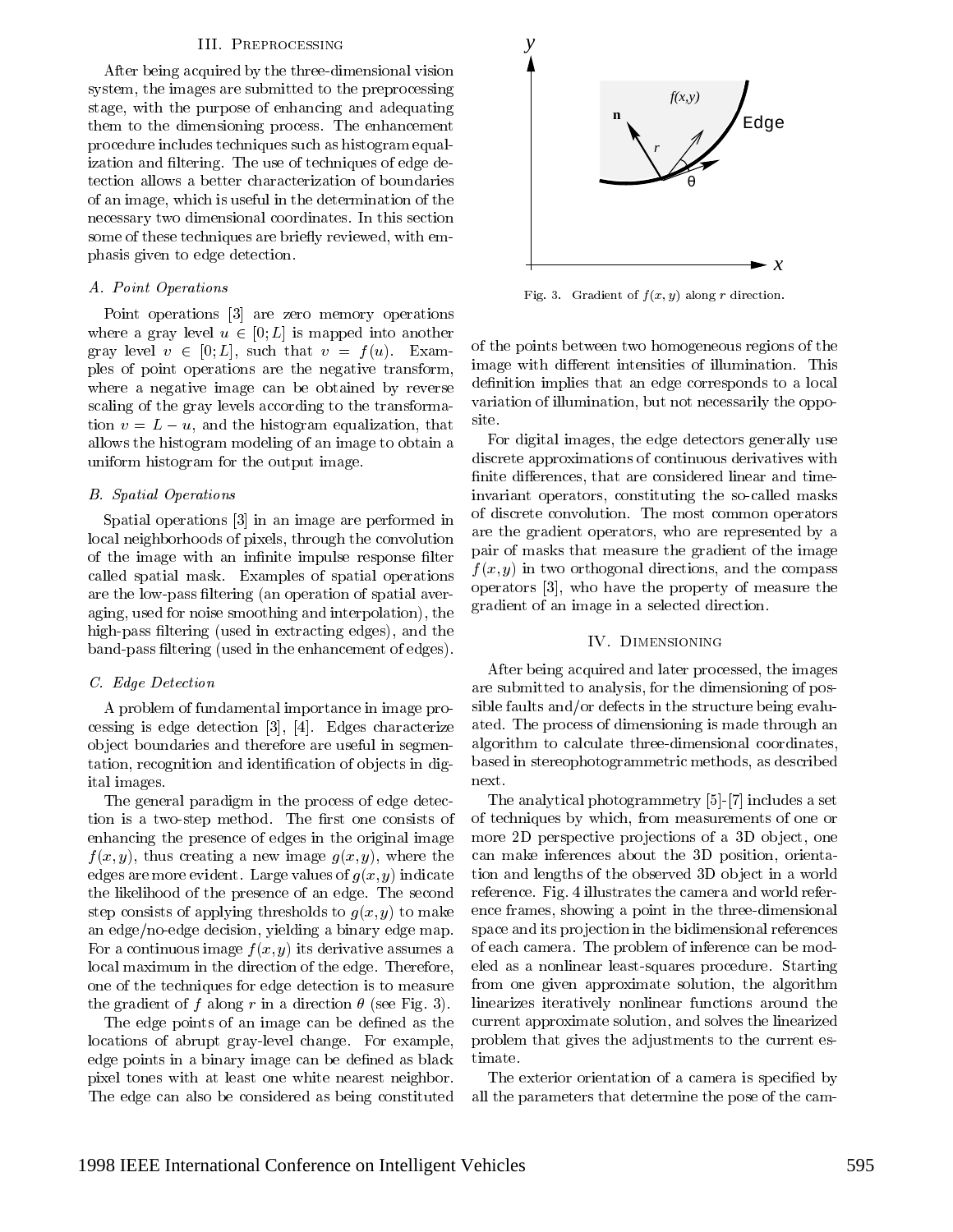

PLAN OF LEFT CAMERA

Fig. 4. Camera and world references.

era in the world reference. These parameters consist of the position of the perspective center and the direction of the optic axis. The specification of the exterior eters: a scale factor (that it is considered unitary in this orientation is made from the 3D coordinates of some control points, whose corresponding positions in the image are known, and results in the evaluation of three rotation angles and three translation parameters. The interior orientation of a camera is specied by all the parameters that determine the geometry of a bundle of 3D rays from the measured image coordinates. The parameters of the interior orientation relate the geometry of the ideal perspective projection to the physics of a camera, and include the constant of the camera, the principal point (that is the point where the axis of the world reference frame intersects the image plans), and the lens distortion. The complete specification of the orientation of a camera is given by the interior orientation and the exterior orientation.

The relative orientation of a camera, that is the orientation of a camera relative to another one constitutes a stereo model and is specified by five parameters: three rotation angles and two translation parameters. When two cameras are in relative orientation, each pair of corresponding rays from the two cameras intersect in 3D space. The process of determining the relative orientation assumes that the interior orientation of each camera is known. The absolute orientation

involves the orientation of a stereo model in a world reference, and requires the knowledge of seven parameters: a scale factor (that it is considered unitary in this case), the three translation parameters, and the three rotation parameters. The absolute orientation is obtained from the 3D coordinates of some central points whose position in the stereo image can be determined. The complete specification of the orientation of a pair of cameras is given by the specication of the parameters determined from the relative orientation and the absolute orientation.

A triangulation procedure is used for the inference of a point in the 3D space from the perspective projections of this point in each image of a stereo pair [5]. The triangulation procedure is a special case of the determination of a 3D point from the intersection of more than two rays. It makes use of parallax, that is the displacement in the perspective projection of a point caused by a translational variation in the position of observation.

#### V. EXPERIMENTAL RESULTS

This section illustrates an application of the developed stereo vision system for the dimensioning of submarine objects. Several experiments with images of metallic pieces have been realized in a tank simulating the real conditions of use. The tests consist of the com-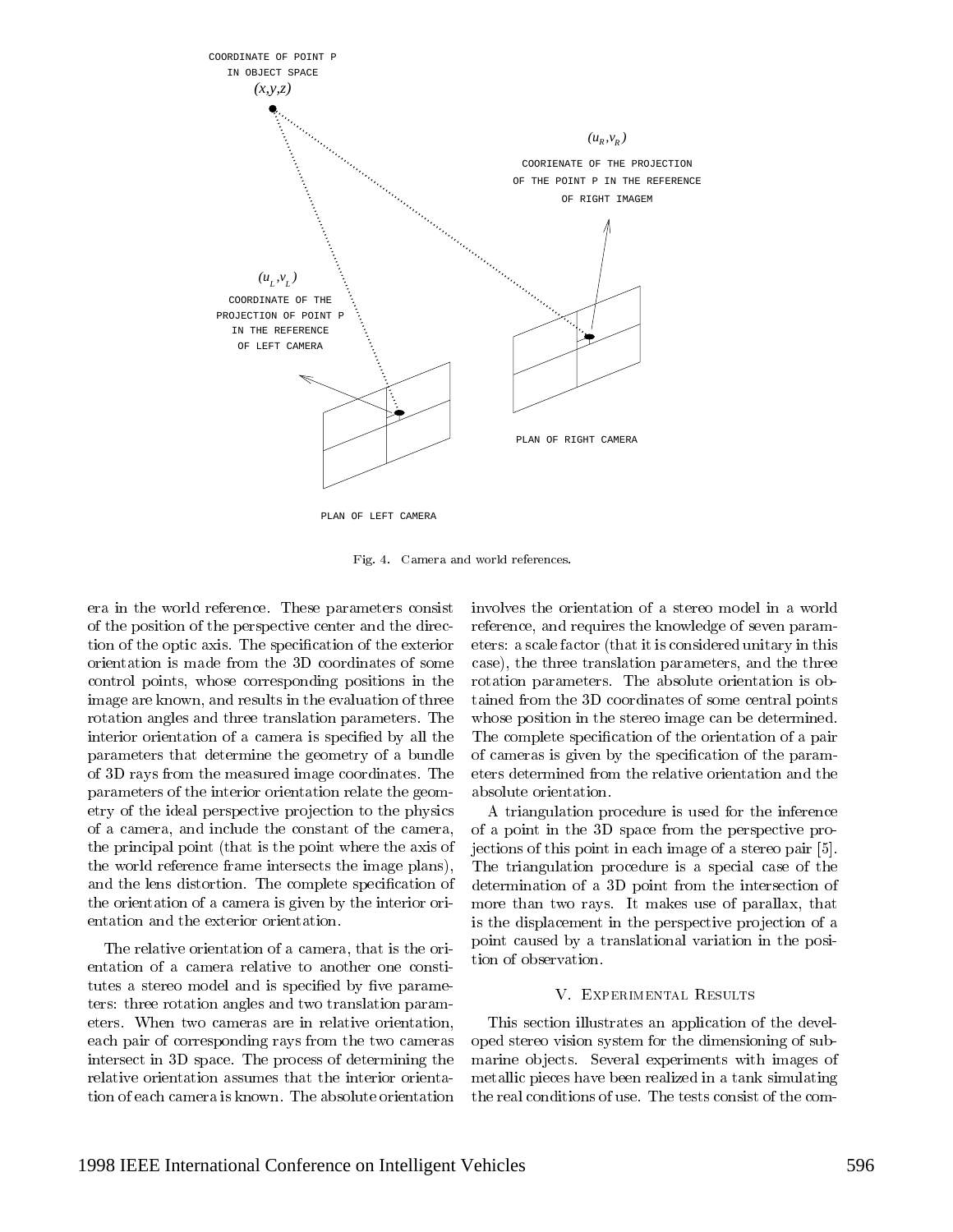

Fig. 5. Stereo pair.

putation of the three-dimensional coordinates, and the posterior calculation of the edge of the metallic pieces. Some results are presented below.

#### A. Acquired Images

The images used for the execution of the tests with the algorithms developed for the dimensioning of 3D ob jects have been acquired with the use of the threedimensional vision system described previously. The tests have been made in a test tank, containing rectangular metallic pieces in a variety of positions, with the ob jective of simulating real submarine conditions with little luminosity. Some images have been obtained with the pair of CCD cameras. Results obtained with other stereo image pairs can be seen elsewhere [8]. The images of the stereo pair, presented in Fig. 5, show two identical metallic pieces, having dimensions 100 - 100 - 100 - 100 - 100 - 100 - 100 - 100 - 100 - 100 - 100 - 100 - 100 - 100 - 100 - 100 - 100 - 1 have originally a resolution of 640 - 512 pixels. They are here presented in reduced scale, and in gray-levels.

#### B. Preprocessing

The preprocessing, as mentioned earlier, consists of producing an enhanced version of the acquired images, through techniques of image processing, to adequate them to the 3D dimensioning stage. In the case of the images acquired for the tests, the application of edge detection techniques is necessary to get a clear visualization of edges of the metallic pieces used in the tests, and consequently to get exact acquisition of bidimensional coordinates from the images. Among the previous operators, the gradient operator presented the best results, being therefore the ones used in this experiment. The compass operators have also presented good results in determined directions, which it can be useful in certain cases, when it is desired to enhance the limits in a given direction only.

| <b>TABLE I</b>       |  |
|----------------------|--|
| EXPERIMENTAL RESULTS |  |

|                          | Dimension  |         | Error    |           |
|--------------------------|------------|---------|----------|-----------|
| Edge                     | Calculated | Real    | Absolute | Relative  |
| AE                       | 92,773     | 101,980 | 9,207    | 9,028 %   |
| AF                       | 30,377     | 30,000  | 0,377    | 1,257 %   |
| AG                       | 98,078     | 101,980 | 3,902    | 3,826 %   |
| $_{\rm BC}$              | 106,301    | 106,301 | 0,000    | $0,000\%$ |
| $\overline{BI}$          | 21,496     | 20,000  | 1,496    | 7,480 %   |
| $\overline{\rm BK}$      | 106,457    | 101,980 | 4,477    | 4,390 %   |
| $\overline{\mathrm{BL}}$ | 104,579    | 100,000 | 4,579    | 4,579 %   |
| $\overline{\text{CH}}$   | 102,132    | 100,000 | 2,132    | 2,132 %   |
| $\overline{\text{CI}}$   | 105,117    | 104,403 | 0,713    | 0,683~%   |
| $\overline{DF}$          | 31,922     | 30,000  | 1,922    | 6,407 %   |
| $\overline{\mathrm{DG}}$ | 100,516    | 100,000 | 0,516    | $0,516\%$ |
| EF                       | 20,922     | 20,000  | 0,922    | 4,610 %   |
| $\overline{\mathrm{EG}}$ | 108,152    | 106,301 | 1,851    | 1,741 %   |
| EJ                       | 27,999     | 30,000  | 2,001    | 6,671 %   |
| $\overline{\text{GJ}}$   | 96,913     | 101,980 | 5,068    | 4,969 %   |
| $\overline{\rm HI}$      | 27,628     | 30,000  | 2,372    | 7,906 %   |
| $\overline{\text{HK}}$   | 106,896    | 104,403 | 2,493    | 2,388 %   |
| $\overline{\mathrm{HL}}$ | 107,145    | 106,301 | 0,843    | 0.793~%   |

# C. Practical Application

The results of several edge measurements of the metallic ob jects of the images of Fig. 5 are shown in Table I, where the real dimensions and the calculated ones are compared, as well as the errors obtained (absolute and relative) for each measure. The points used in each image for the calculations are vertices of the metallic pieces, and are labeled in Fig. 5 by capital letters. The measure of each edge has been estimated that delimit it. For example, in the computation of the dimension of edge  $\overline{AF}$ , the coordinates of the vertices  $A$  and  $F$  have been initially estimated, and then the distance between these vertices has been obtained.